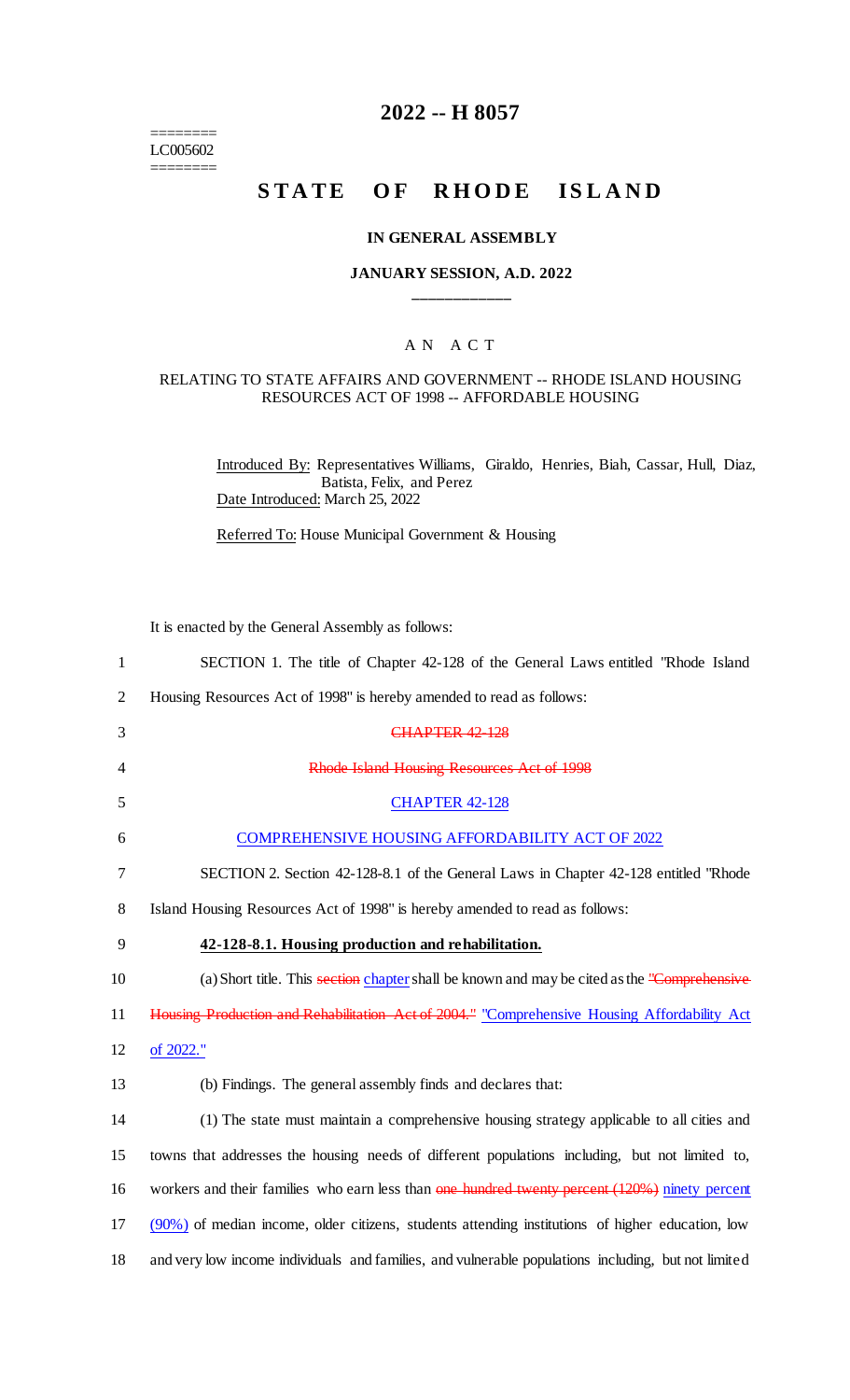to, persons with disabilities, homeless individuals and families, and individuals released from correctional institutions.

- (2) Efforts and programs to increase the production of housing must be sensitive to the distinctive characteristics of cities and towns, neighborhoods and areas and the need to manage growth and to pace and phase development, especially in high growth areas.
- (3) The state in partnership with local communities must remove barriers to housing development and update and maintain zoning and building regulations to facilitate the construction, rehabilitation of properties and retrofitting of buildings for use as safe affordable housing.

 (4) Creative funding mechanisms are needed at the local and state levels that provide additional resources for housing development, because there is an inadequate amount of federal and state subsidies to support the affordable housing needs of Rhode Island's current and projected population.

 (5) Innovative community planning tools, including, but not limited to, density bonuses and permitted accessory dwelling units, are needed to offset escalating land costs and project financing costs that contribute to the overall cost of housing and tend to restrict the development and preservation of housing affordable to very low income, low income and moderate income persons.

 (6) The gap between the annual increase in personal income and the annual increase in the median sales price of a single-family home is growing, therefore, the construction, rehabilitation and maintenance of affordable, multi-family housing needs to increase to provide more rental housing options to individuals and families, especially those who are unable to afford homeownership of a single-family home.

 (7) The state needs to foster the formation of cooperative partnerships between communities and institutions of higher education to significantly increase the amount of residential housing options for students.

 (8) The production of housing for older citizens as well as urban populations must keep pace with the next twenty-year projected increases in those populations of the state.

 (9) Efforts must be made to balance the needs of Rhode Island residents with the ability of the residents of surrounding states to enter into Rhode Island's housing market with much higher annual incomes at their disposal.

 (c) Strategic plan. The commission, in conjunction with the statewide planning program, shall develop by July 1, 2006, a five (5) year strategic plan for housing, which plan shall be adopted as an element of the state guide plan, and which shall include quantified goals, measurable intermediate steps toward the accomplishment of the goals, implementation activities, and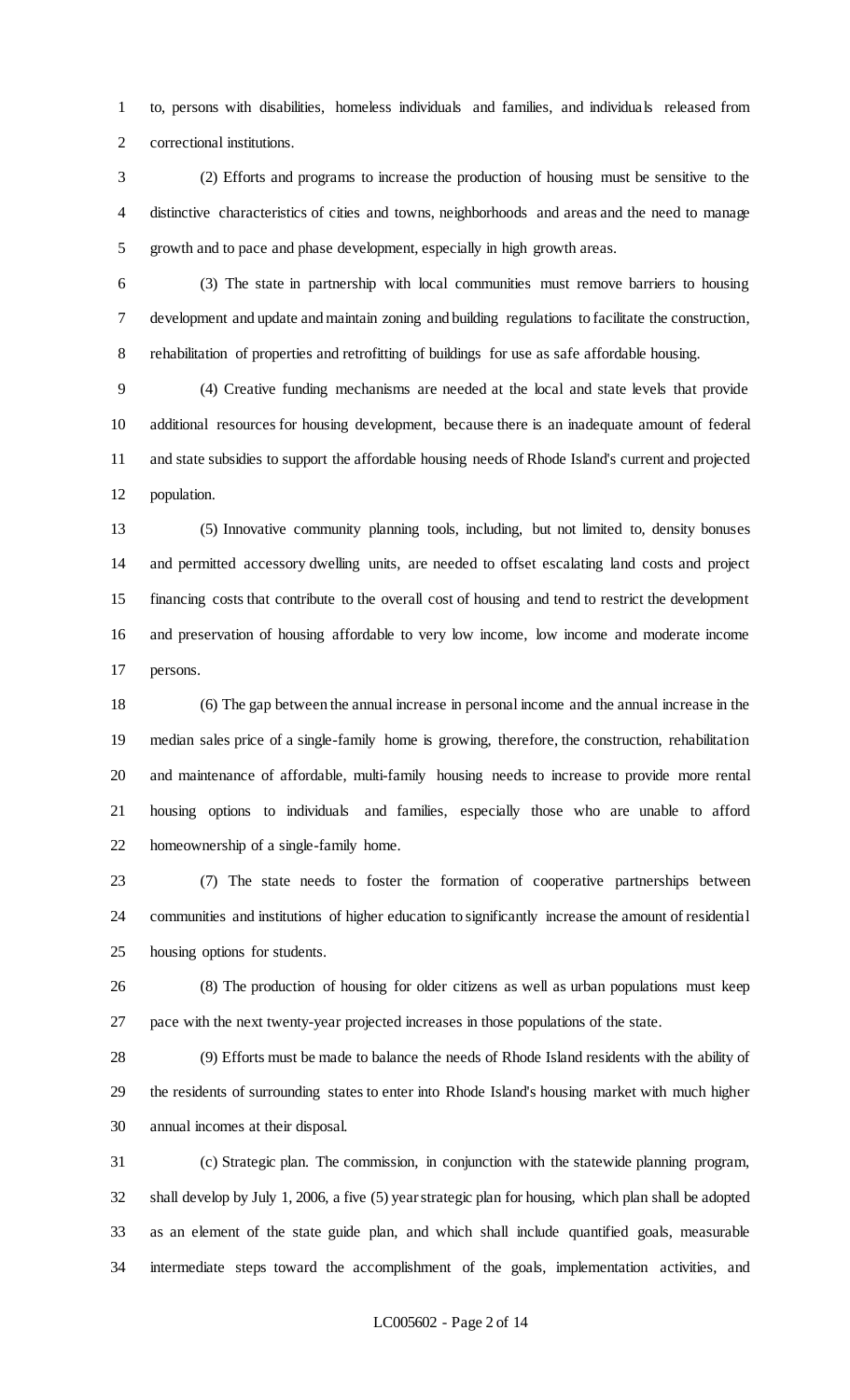- standards for the production and/or rehabilitation of year-round housing to meet the housing needs
- including, but not limited to, the following:
- (1) Older Rhode Islanders, including senior citizens, appropriate, affordable housing options;
- (2) Workers, housing affordable at their income level;
- (3) Students, dormitory, student housing and other residential options;
- (4) Low income and very low income households, rental housing;
- (5) Persons with disabilities, appropriate housing; and
- (6) Vulnerable individuals and families, permanent housing, single room occupancy units, transitional housing and shelters.
- (d) As used in this section and for the purposes of the preparation of affordable housing plans as specified in chapter 45-22.2, words and terms shall have the meaning set forth in chapter 45-22.2, chapter 45-53, and/or § 42-11-10, unless this section provides a different meaning or unless the context indicates a different meaning or intent.
- (1) "Affordable housing" means residential housing that has a sales price or rental amount that is within the means of a household that is moderate income or less. In the case of dwelling units for sale, housing that is affordable means housing in which principal, interest, taxes, which may be adjusted by state and local programs for property tax relief, and insurance constitute no 19 more than thirty percent  $(30%)$  of the gross household income for a household with less than  $\theta$  me 20 hundred and twenty percent (120%) ninety percent (90%) of area median income, adjusted for family size. In the case of dwelling units for rent, housing that is affordable means housing for which the rent, heat, and utilities other than telephone constitute no more than thirty percent (30%) of the gross annual household income for a household with eighty percent (80%) or less of area median income, adjusted for family size. Affordable housing shall include all types of year-round housing, including, but not limited to, manufactured housing, housing originally constructed for workers and their families, accessory dwelling units, housing accepting rental vouchers and/or tenant-based certificates under Section 8 of the United States Housing Act of 1937, as amended, and assisted living housing, where the sales or rental amount of such housing, adjusted for any federal, state, or municipal government subsidy, is less than or equal to thirty percent (30%) of the gross household income of the low and/or moderate income occupants of the housing.
- (2) "Affordable housing plan" means a plan prepared and adopted by a town or city either to meet the requirements of chapter 45-53 or to meet the requirements of § 45-22.2-10(f), which require that comprehensive plans and the elements thereof be revised to conform with amendments to the state guide plan.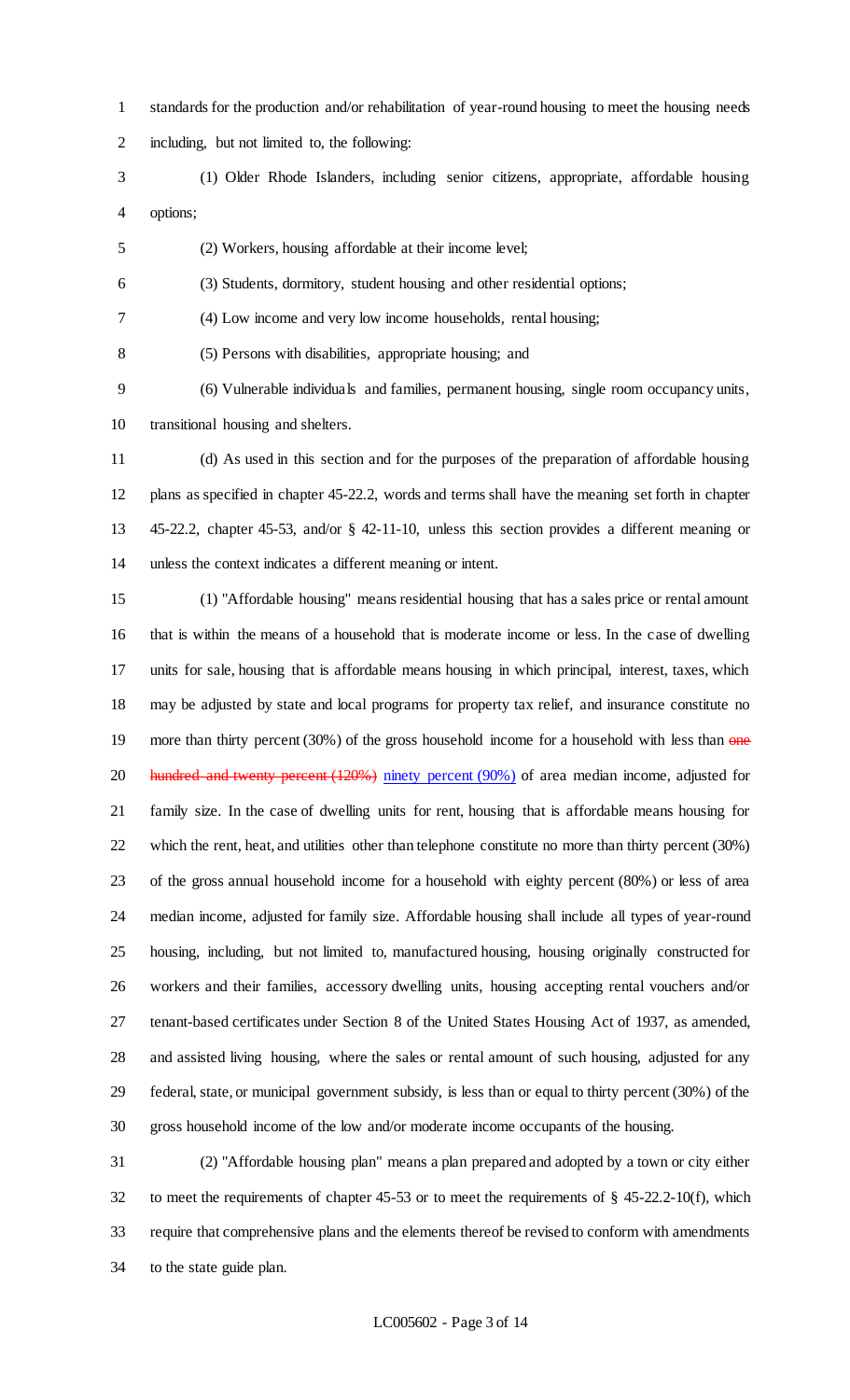(3) "Approved affordable housing plan" means an affordable housing plan that has been reviewed and approved in accordance with § 45-22.2-9.

 (4) "Moderate income household" means a single person, family, or unrelated persons 4 living together whose adjusted gross income is more than eighty percent (80%) but less than one hundred twenty percent (120%) ninety percent (90%) of the area median income, adjusted for family size.

 (5) "Seasonal housing" means housing that is intended to be occupied during limited portions of the year.

 (6) "Year-round housing" means housing that is intended to be occupied by people as their usual residence and/or vacant units that are intended by their owner for occupancy at all times of the year; occupied rooms or suites of rooms in hotels are year-round housing only when occupied by permanent residents as their usual place of residence.

 (e) The strategic plan shall be updated and/or amended as necessary, but not less than once every five (5) years.

 (f) Upon the adoption of the strategic plan as an element of the state guide plan, towns and cities shall bring their comprehensive plans into conformity with its requirements, in accordance with the timetable set forth in § 45-22.2-10(f), provided, however, that any town that has adopted an affordable housing plan in order to comply with the provisions of chapter 45-53, which has been approved for consistency pursuant to § 45-22.2-9, shall be deemed to satisfy the requirements of the strategic plan for low and moderate income housing until such time as the town must complete its next required comprehensive community plan update.

 (g) Guidelines. The commission shall advise the state planning council and the state planning council shall promulgate and adopt not later than July 1, 2006, guidelines for higher density development, including, but not limited to: (A) inclusionary zoning provisions for low and moderate income housing with appropriate density bonuses and other subsidies that make the development financially feasible; and (B) mixed-use development that includes residential development, which guidelines shall take into account infrastructure availability; soil type and land capacity; environmental protection; water supply protection; and agricultural, open space, historical preservation, and community development pattern constraints.

 (h) The statewide planning program shall maintain a geographic information system map that identifies, to the extent feasible, areas throughout the state suitable for higher density residential development consistent with the guidelines adopted pursuant to subsection (g).

 SECTION 3. Chapter 42-128 of the General Laws entitled "Rhode Island Housing Resources Act of 1998" is hereby amended by adding thereto the following section: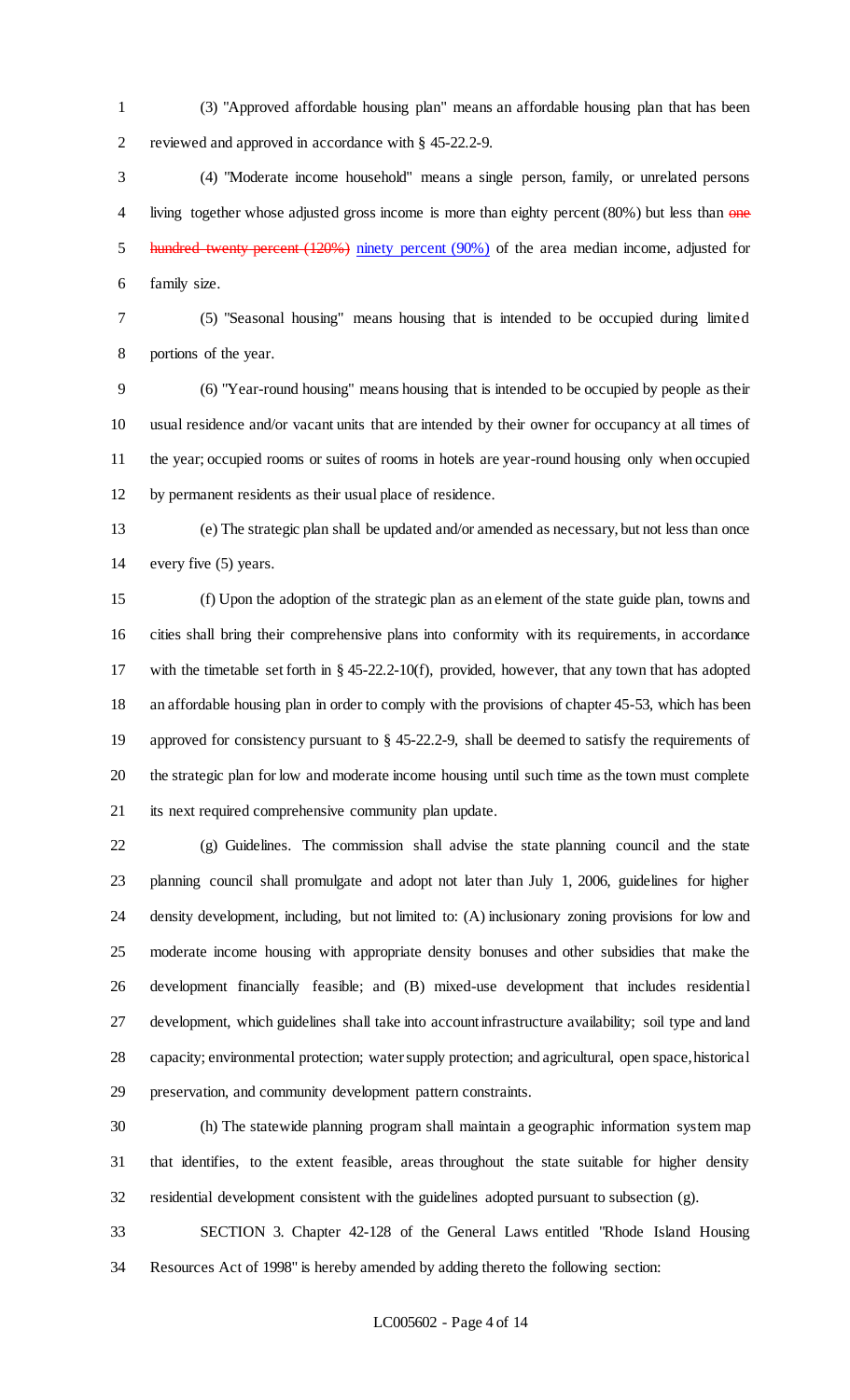#### **42-128-1.1. Name change.**

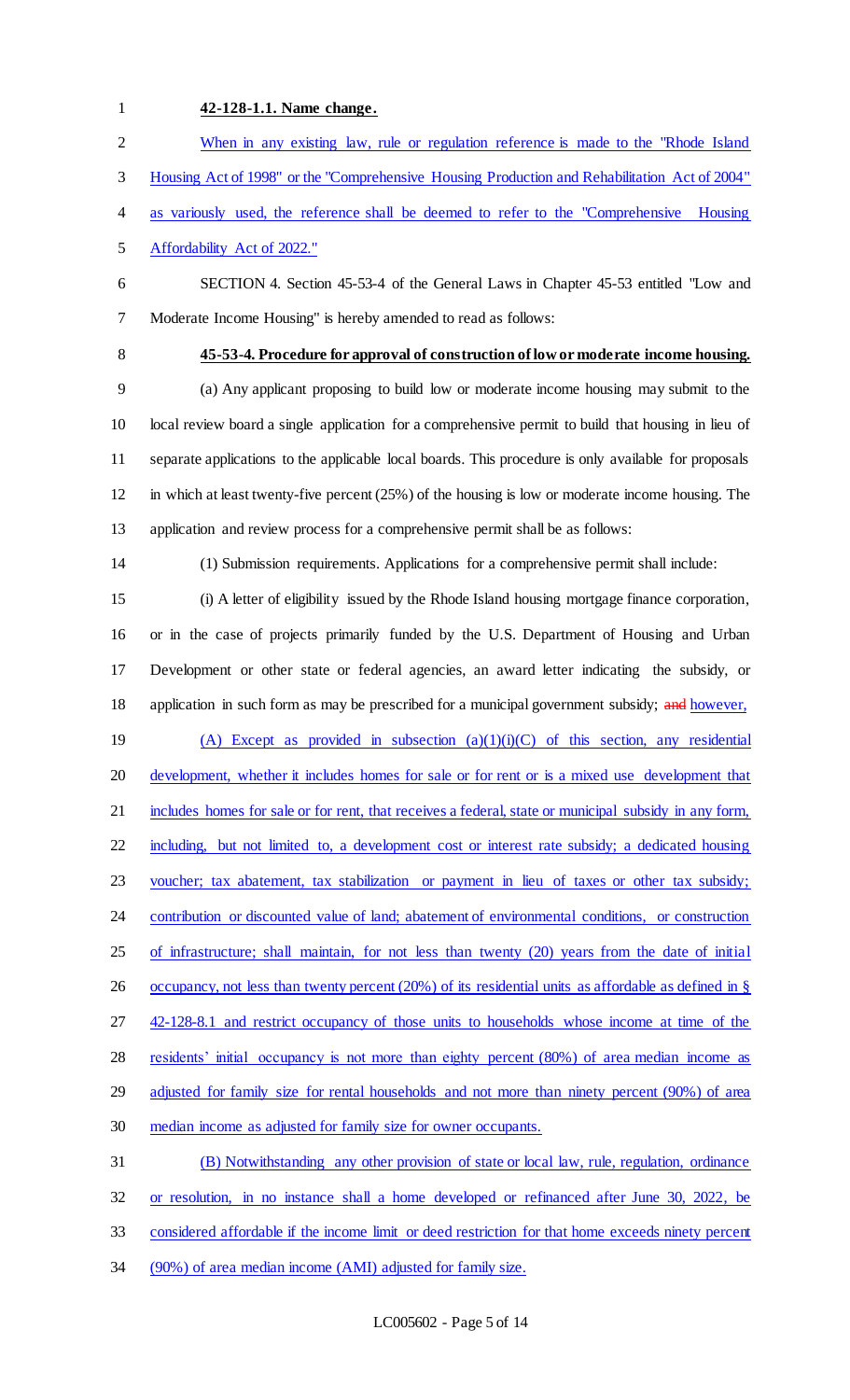(C) If the purchaser of a home with a deed restriction on affordability imposed pursuant to a state law or local ordinance, or resolution, is a first-generation homebuyer whose income at time of purchase was less than eighty percent (80%) of area median income and has occupied that home 4 as their primary residence for ten (10) or more years, then such deed restriction shall no longer be in effect and the requirement for twenty percent (20%) affordable units provided by the provisions 6 of subsection  $(a)(1)(i)(A)$  of this section shall be proportionately reduced by the number of deed restrictions released pursuant to the provisions of this subsection. Deed restrictions shall contain language to this effect and the monitoring agent shall periodically notify the homeowners of this deed restriction release provision and provide evidence of the release to the homeowners if requested. For the purposes of this section, a "first generation homebuyer" shall be defined as a household in which no member of the household nor any of the household members' parent(s) or guardian(s) previously owned a home. Any household member who lived in foster care and has not previously owned a home may also be considered as a first generation homebuyer. This provision shall not supersede the provisions of any deed restriction required by any federal program. (ii) A written request to the local review board to submit a single application to build or rehabilitate low or moderate income housing in lieu of separate applications to the applicable local boards. The written request shall identify the specific sections and provisions of applicable local ordinances and regulations from which the applicant is seeking relief; and (iii) A proposed timetable for the commencement of construction and completion of the project; and (iv) A sample land lease or deed restriction with affordability liens that will restrict use as low and moderate income housing in conformance with the guidelines of the agency providing the subsidy for the low and moderate income housing, but for a period of not less than thirty (30) years; and (v) Identification of an approved entity that will monitor the long-term affordability of the low and moderate income units; and (vi) A financial pro-forma for the proposed development; and (vii) For comprehensive permit applications: (A) not involving major land developments or major subdivisions including, but not limited to, applications seeking relief from specific provisions of a local zoning ordinance, or involving administrative subdivisions, minor land

 developments or minor subdivisions, or other local ordinances and regulations: those items required by local regulations promulgated pursuant to applicable state law, with the exception of evidence of state or federal permits; and for comprehensive permit applications; and (B) involving major land developments and major subdivisions, unless otherwise agreed to by the applicant and the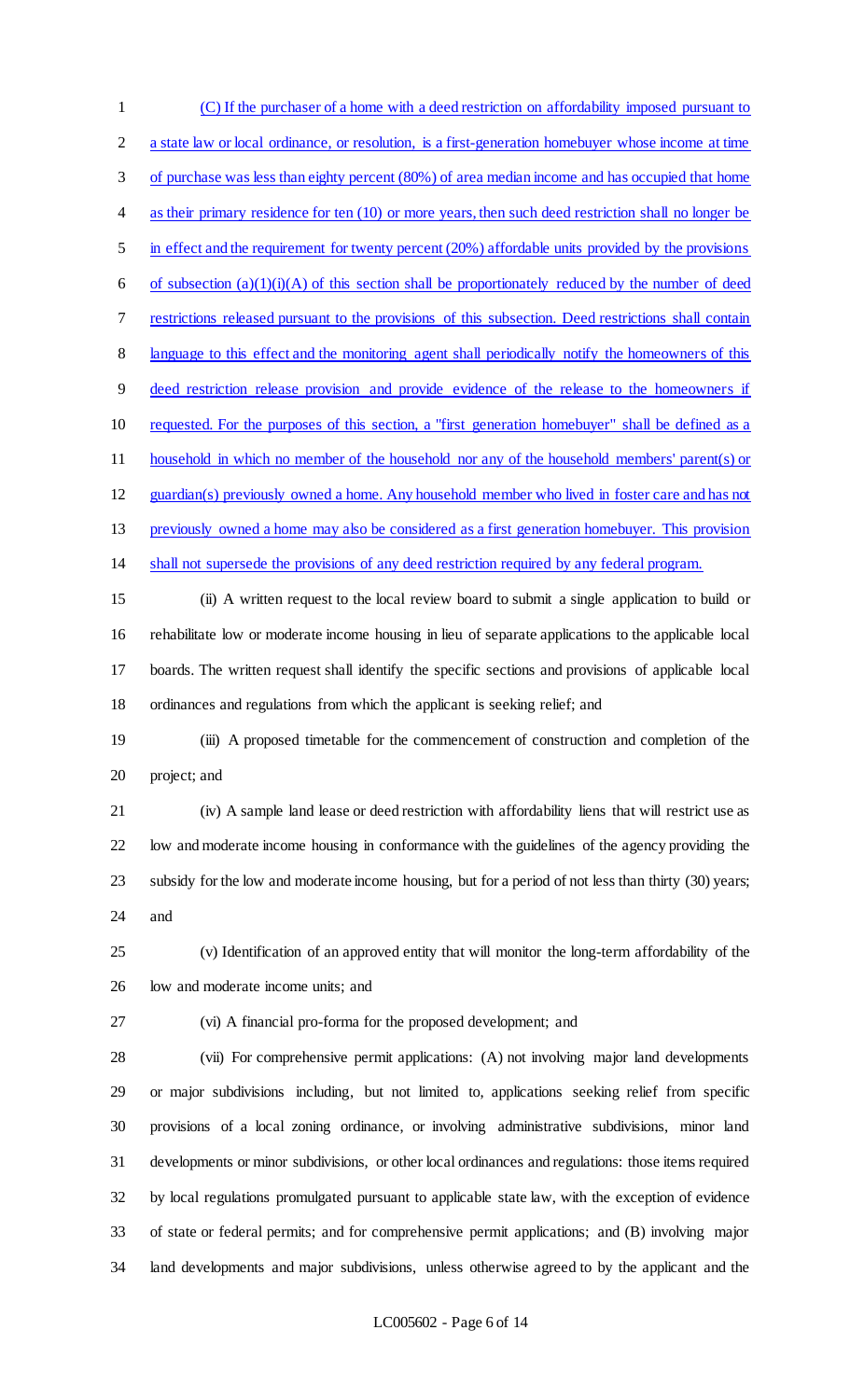town; those items included in the checklist for the master plan in the local regulations promulgated 2 pursuant to § 45-23-40. Subsequent to master plan approval, the applicant must submit those items included in the checklist for a preliminary plan for a major land development or major subdivision project in the local regulations promulgated pursuant to § 45-23-41, with the exception of evidence of state or federal permits. All required state and federal permits must be obtained prior to the final plan approval or the issuance of a building permit; and

 (viii) Municipalities may impose fees on comprehensive permit applications that are consistent with but do not exceed fees that would otherwise be assessed for a project of the same scope and type but not proceeding under this chapter, provided, however, that the imposition of such fees shall not preclude a showing by a non-profit applicant that the fees make the project financially infeasible; and

 (xi) Notwithstanding the submission requirements set forth above, the local review board may request additional, reasonable documentation throughout the public hearing, including, but not limited to, opinions of experts, credible evidence of application for necessary federal and/or state permits, statements and advice from other local boards and officials.

 (2) Certification of completeness. The application must be certified complete or incomplete by the administrative officer according to the provisions of § 45-23-36; provided, however, that for a major land development or major subdivision, the certificate for a master plan shall be granted within thirty (30) days and for a preliminary plan shall be granted within forty-five (45) days. The running of the time period set forth herein will be deemed stopped upon the issuance of a certificate of incompleteness of the application by the administrative officer and will recommence upon the resubmission of a corrected application by the applicant. However, in no event will the administrative officer be required to certify a corrected submission as complete or incomplete less than fourteen (14) days after its resubmission. If the administrative officer certifies the application as incomplete, the officer shall set forth in writing with specificity the missing or incomplete items.

 (3) Pre-application conference. Where the comprehensive permit application proposal is a major land development project or a major subdivision pursuant to chapter 23 of this title a municipality may require an applicant proposing a project under this chapter to first schedule a pre- application conference with the local review board, the technical review committee established pursuant to § 45-23-56, or with the administrative officer for the local review board and other local officials, as appropriate. To request a pre-application conference, the applicant shall submit a short description of the project in writing including the number of units, type of housing, as well as a location map. The purpose of the pre-application conference shall be to review a concept plan of the proposed development. Upon receipt of a request by an applicant for a pre-application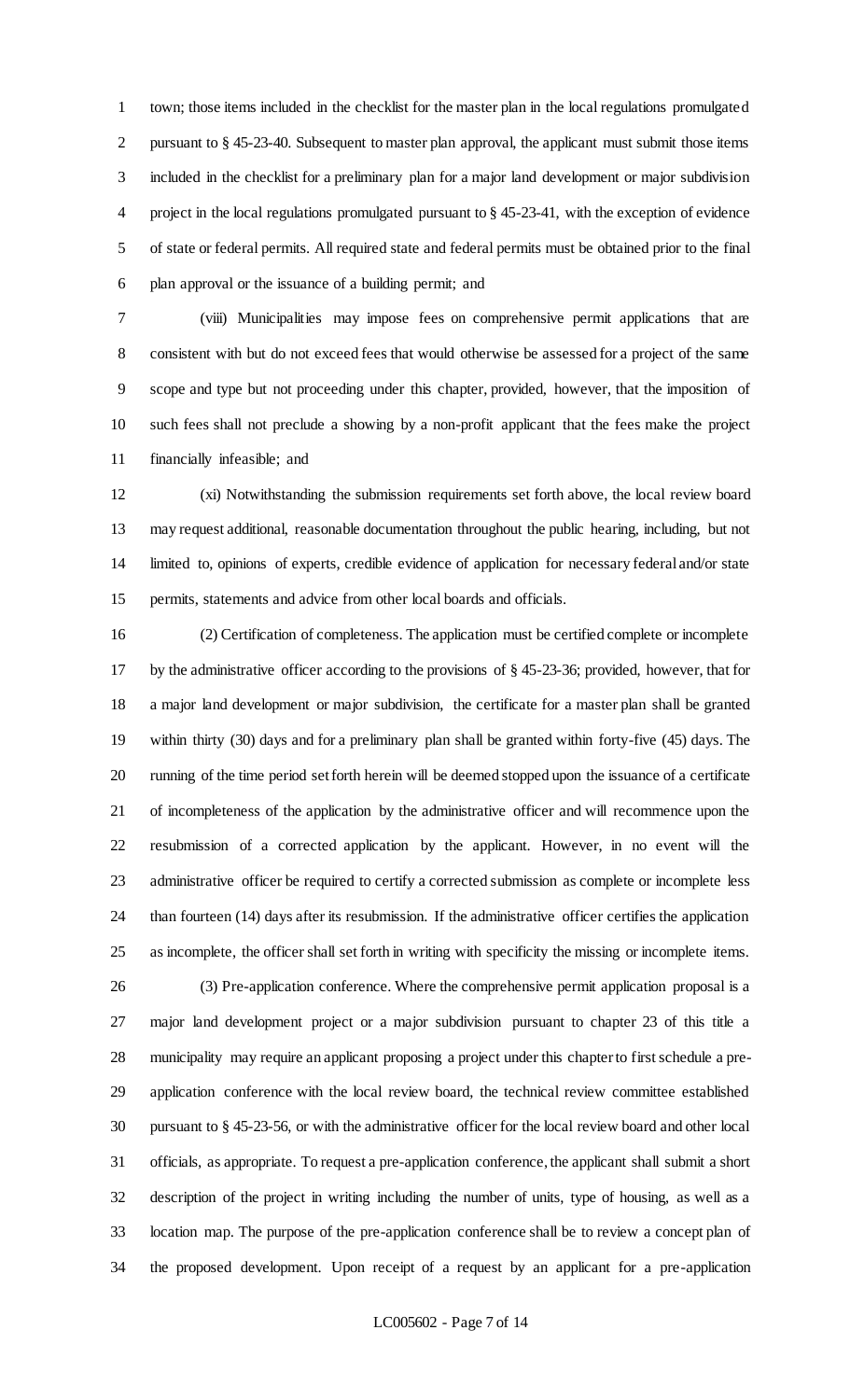conference, the municipality has thirty (30) days to schedule and hold the pre-application conference. If thirty (30) days has elapsed from the filing of the pre-application submission and no pre-application conference has taken place, nothing shall be deemed to preclude an applicant from thereafter filing and proceeding with an application for a comprehensive permit.

 (4) Review of applications. An application filed in accordance with this chapter shall be reviewed by the local review board at a public hearing in accordance with the following provisions: (i) Notification. Upon issuance of a certificate of completeness for a comprehensive permit, the local review board shall immediately notify each local board, as applicable, of the filing of the application, by sending a copy to the local boards and to other parties entitled to notice of hearings on applications under the zoning ordinance and/or land development and subdivision regulations as applicable.

 (ii) Public Notice. Public notice for all public hearings will be the same notice required under local regulations for a public hearing for a preliminary plan promulgated in accordance with § 45-23-42. The cost of notice shall be paid by the applicant.

 (iii) Review of minor projects. The review of a comprehensive permit application involving only minor land developments or minor subdivisions or requesting zoning ordinance relief or relief from other local regulations or ordinances not otherwise addressed in this subsection, shall be conducted following the procedures in the applicable local regulations, with the exception that all minor land developments or minor subdivisions under this section are required to hold a public hearing on the application, and within ninety-five (95) days of issuance of the certificate of completeness, or within such further time as is agreed to by the applicant and the local review board, render a decision.

 (iv) Review of major projects. In the review of a comprehensive permit application involving a major land development and/or major subdivision, the local review board shall hold a public hearing on the master plan and shall, within one hundred and twenty (120) days of issuance of the certification of completeness, or within such further amount of time as may be agreed to by the local review board and the applicant, render a decision. Preliminary and final plan review shall be conducted according to local regulations promulgated pursuant to chapter 23 of this title except as otherwise specified in this section.

 (v) Required findings. In approving on an application, the local review board shall make positive findings, supported by legally competent evidence on the record which discloses the nature and character of the observations upon which the fact finders acted, on each of the following standard provisions, where applicable:

(A) The proposed development is consistent with local needs as identified in the local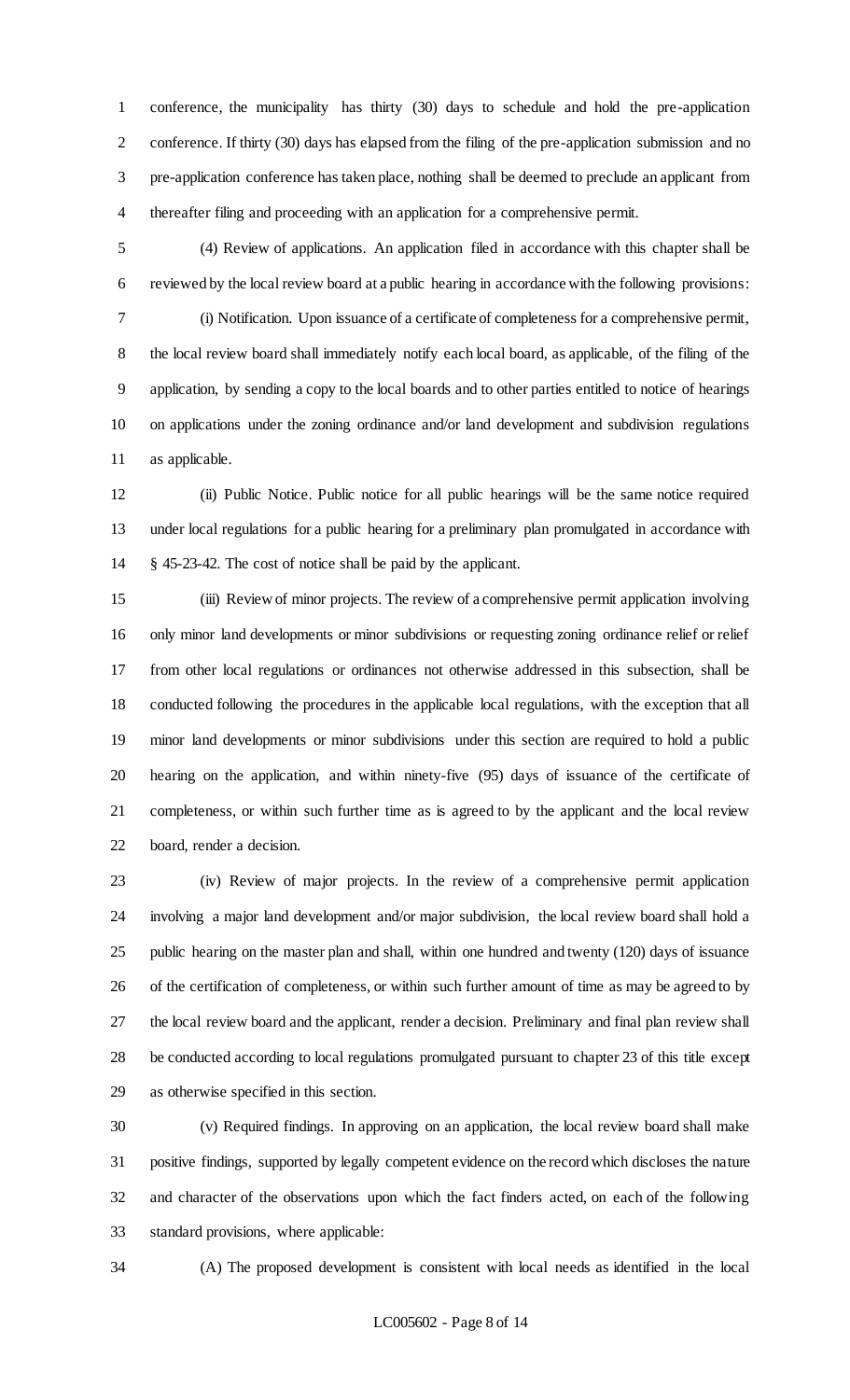comprehensive community plan with particular emphasis on the community's affordable housing plan and/or has satisfactorily addressed the issues where there may be inconsistencies.

 (B) The proposed development is in compliance with the standards and provisions of the municipality's zoning ordinance and subdivision regulations, and/or where expressly varied or waived local concerns that have been affected by the relief granted do not outweigh the state and local need for low and moderate income housing.

 (C) All low and moderate income housing units proposed are integrated throughout the development; are compatible in scale and architectural style to the market rate units within the project; and will be built and occupied prior to, or simultaneous with the construction and occupancy of any market rate units.

 (D) There will be no significant negative environmental impacts from the proposed development as shown on the final plan, with all required conditions for approval.

 (E) There will be no significant negative impacts on the health and safety of current or future residents of the community, in areas including, but not limited to, safe circulation of pedestrian and vehicular traffic, provision of emergency services, sewerage disposal, availability of potable water, adequate surface water run-off, and the preservation of natural, historical or cultural features that contribute to the attractiveness of the community.

 (F) All proposed land developments and all subdivisions lots will have adequate and permanent physical access to a public street in accordance with the requirements of § 45-23-60(5). (G) The proposed development will not result in the creation of individual lots with any physical constraints to development that building on those lots according to pertinent regulations and building standards would be impracticable, unless created only as permanent open space or permanently reserved for a public purpose on the approved, recorded plans.

 (vi) The local review board has the same power to issue permits or approvals that any local board or official who would otherwise act with respect to the application, including, but not limited to, the power to attach to the permit or approval, conditions, and requirements with respect to height, site plan, size, or shape, or building materials, as are consistent with the terms of this section.

 (vii) In reviewing the comprehensive permit request, the local review board may deny the request for any of the following reasons: (A) if city or town has an approved affordable housing plan and is meeting housing needs, and the proposal is inconsistent with the affordable housing plan; (B) the proposal is not consistent with local needs, including, but not limited to, the needs identified in an approved comprehensive plan, and/or local zoning ordinances and procedures promulgated in conformance with the comprehensive plan; (C) the proposal is not in conformance with the comprehensive plan; (D) the community has met or has plans to meet the goal of ten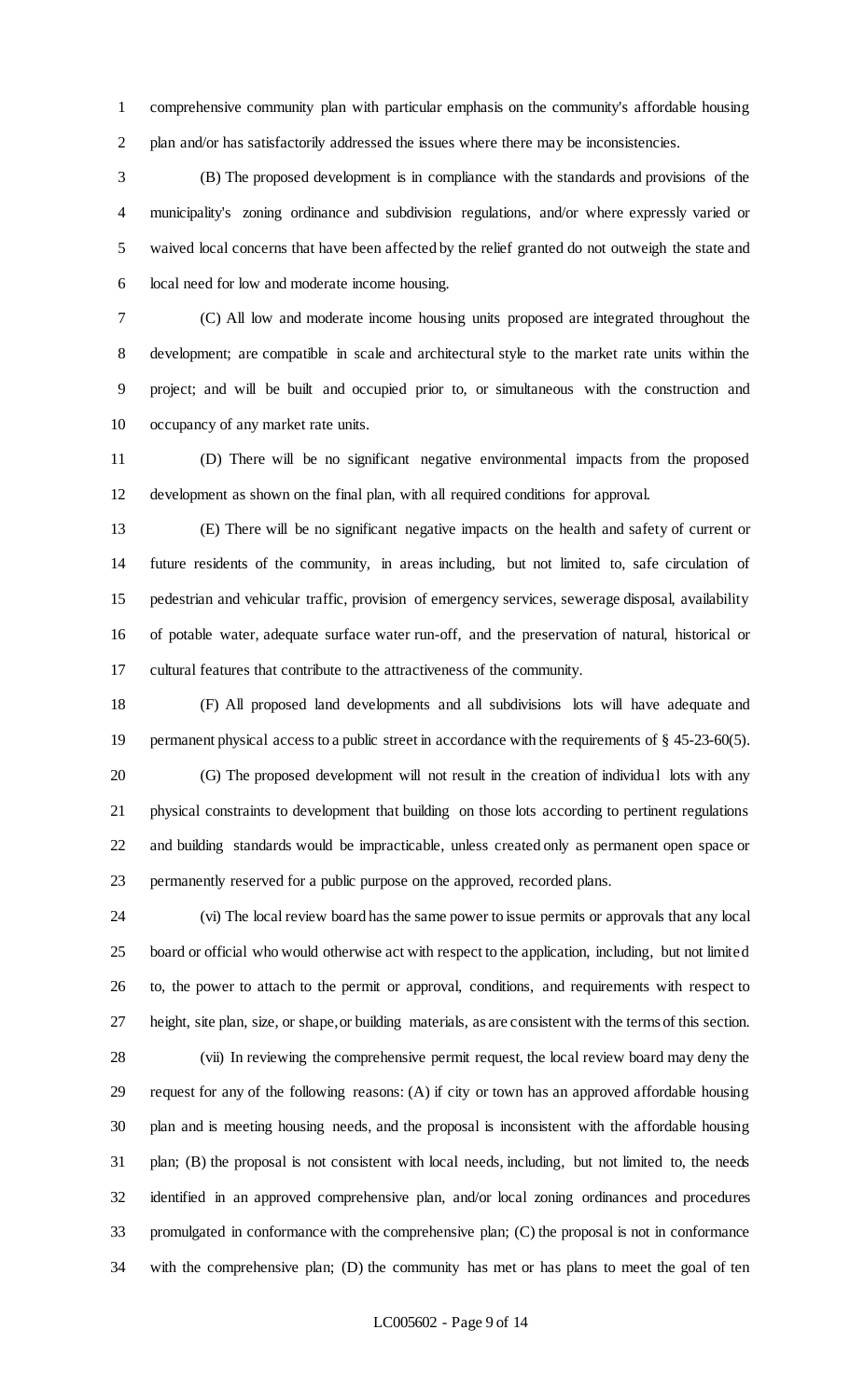percent (10%) of the year-round units or, in the case of an urban town or city, fifteen percent (15%) of the occupied rental housing units as defined in § 45-53-3(2)(i) being low and moderate income housing; or (E) concerns for the environment and the health and safety of current residents have not been adequately addressed.

 (viii) All local review board decisions on comprehensive permits shall be by majority vote of the membership of the board and may be appealed by the applicant to the state housing appeals board.

 (ix) If the public hearing is not convened or a decision is not rendered within the time allowed in subsection (a)(4)(iii) and (iv), the application is deemed to have been allowed and the relevant approval shall issue immediately; provided, however, that this provision shall not apply to any application remanded for hearing in any town where more than one application has been remanded for hearing provided for in § 45-53-6(f)(2).

 (x) Any person aggrieved by the issuance of an approval may appeal to the superior court within twenty (20) days of the issuance of approval.

 (xi) A comprehensive permit shall expire unless construction is started within twelve (12) months and completed within sixty (60) months of final plan approval unless a longer and/or phased period for development is agreed to by the local review board and the applicant. Low and moderate income housing units shall be built and occupied prior to, or simultaneous with the construction and occupancy of market rate units.

 (xii) A town with an approved affordable housing plan and that is meeting local housing needs may by council action limit the annual total number of dwelling units in comprehensive permit applications from for-profit developers to an aggregate of one percent (1%) of the total number of year-round housing units in the town, as recognized in the affordable housing plan and notwithstanding the timetables set forth elsewhere in this section, the local review board shall have the authority to consider comprehensive permit applications from for-profit developers, which are made pursuant to this paragraph, sequentially in the order in which they are submitted.

 (xiii) The local review board of a town with an approved affordable housing plan shall report the status of implementation to the housing resources commission, including the disposition of any applications made under the plan, as of June 30, 2006, by September 1, 2006 and for each June 30 thereafter by September 1 through 2010. The housing resources commission shall prepare by October 15 and adopt by December 31, a report on the status of implementation, which shall be submitted to the governor, the speaker, the president of the senate and the chairperson of the state housing appeals board, and shall find which towns are not in compliance with implementation requirements.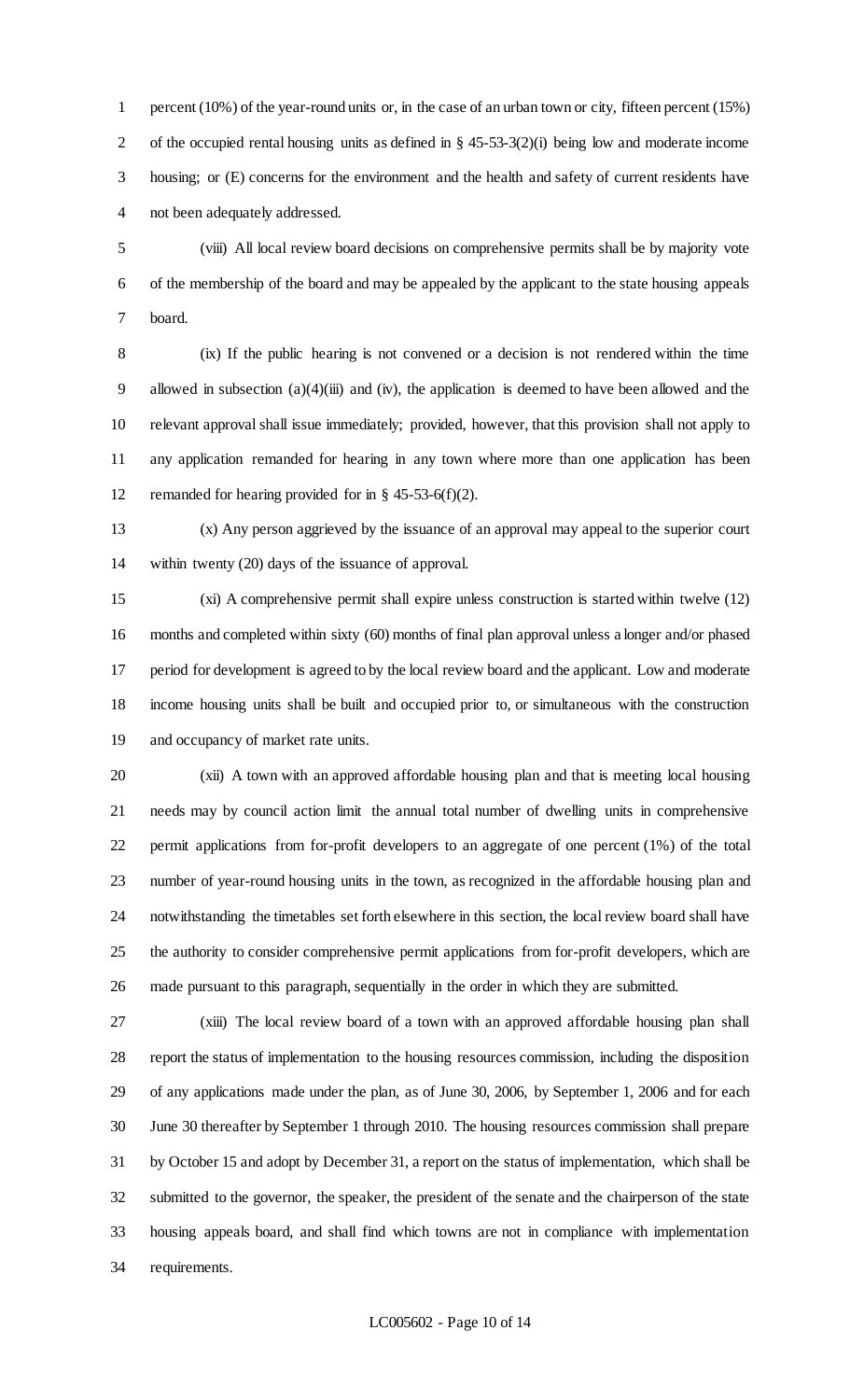(xiv) Notwithstanding the provisions of § 45-53-4 in effect on February 13, 2004, to commence hearings within thirty (30) days of receiving an application remanded by the state housing appeals board pursuant to § 45-53-6(f)(2) shall be heard as herein provided; in any town with more than one remanded application, applications may be scheduled for hearing in the order in which they were received, and may be taken up sequentially, with the thirty (30) day requirement for the initiation of hearings, commencing upon the decision of the earlier filed application.

 (b)(1) The general assembly finds and declares that in January 2004 towns throughout Rhode Island have been confronted by an unprecedented volume and complexity of development applications as a result of private for-profit developers using the provisions of this chapter and that in order to protect the public health and welfare in communities and to provide sufficient time to establish a reasonable and orderly process for the consideration of applications made under the provisions of this chapter, and to have communities prepare plans to meet low and moderate income housing goals, that it is necessary to impose a moratorium on the use of comprehensive permit applications as herein provided by private for-profit developers; a moratorium is hereby imposed on the use of the provisions of this chapter by private for-profit developers, which moratorium shall be effective on passage and shall expire on January 31, 2005 and may be revisited prior to expiration and extended to such other date as may be established by law. Notwithstanding the provisions of subsection (a) of this section, private for-profit developers may not utilize the procedure of this chapter until the expiration of the moratorium.

 (2) No for-profit developer shall submit a new application for comprehensive permits until July 1, 2005, except by mutual agreement with the local review board.

 (3) Notwithstanding the provisions of subdivision (b)(2) of this section, a local review board in a town which has submitted a plan in accordance with subsection (c) of this section, shall not be required to accept an application for a new comprehensive permit from a for-profit developer until October 1, 2005.

 (c) Towns and cities that are not in conformity with the provisions of § 45-53-3(2)(i) shall prepare by December 31, 2004, a comprehensive plan housing element for low and moderate income housing as specified by § 45-53-3(2)(ii), consistent with applicable law and regulation. That the secretary of the planning board or commission of each city or town subject to the requirements of this paragraph shall report in writing the status of the preparation of the housing element for low and moderate income housing on or before June 30, 2004, and on or before December 31, 2004, to the secretary of the state planning council, to the chair of the house committee on corporations and to the chair of the senate committee on commerce, housing and municipal government. The state housing appeals board shall use said plan elements in making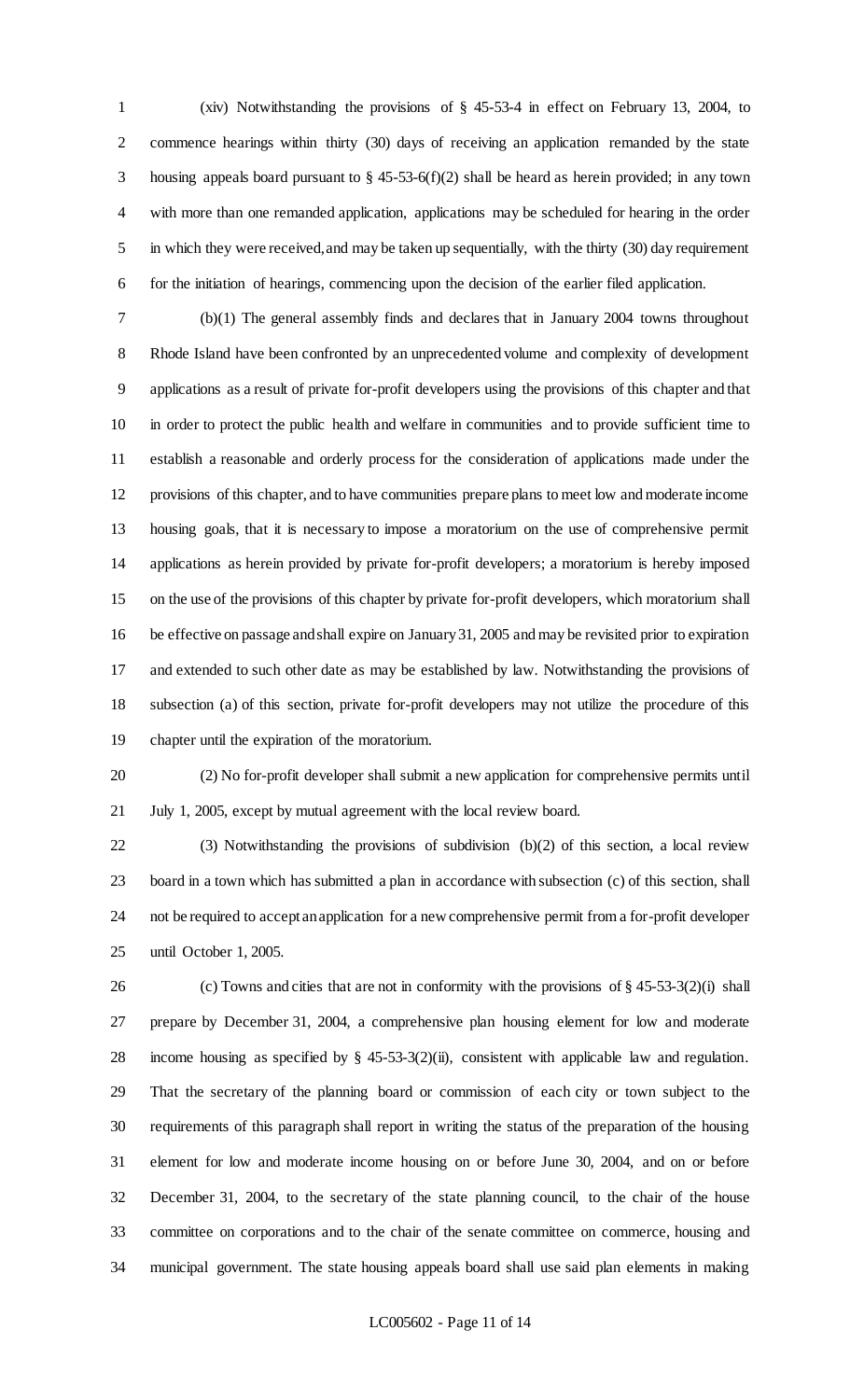determinations provided for in § 45-53-6(b)(2).

 (d) If any provision of this section or the application thereof shall for any reason be judged invalid, such judgment shall not affect, impair, or invalidate the remainder of this section or of any other provision of this chapter, but shall be confined in its effect to the provision or application directly involved in the controversy giving rise to the judgment, and a moratorium on the applications of for-profit developers pursuant to this chapter shall remain and continue to be in effect for the period commencing on the day this section becomes law [February 13, 2004] and continue until it shall expire on January 31, 2005, or until amended further.

 (e) In planning for, awarding and otherwise administering programs and funds for housing and for community development, state departments, agencies, boards and commissions, public corporations, as defined in chapter 18 of title 35, shall among the towns subject to the provision of § 45-53-3(ii) give priority to the maximum extent allowable by law, to towns with an approved affordable housing plan. The director of administration shall adopt not later than January 31, 2005, regulations to implement the provisions of this section.

 SECTION 5. Section 42-128-2.1 of the General Laws in Chapter 42-128 entitled "Rhode Island Housing Resources Act of 1998" is hereby amended to read as follows:

## **42-128-2.1. Housing Production Fund.**

 (a) There is hereby established a restricted receipt account within the general fund of the state, to be known as the housing production fund. Funds from this account shall be administered by the Rhode Island housing and mortgage finance corporation, subject to program and reporting guidelines adopted by the coordinating committee of the Rhode Island housing resources commission for housing production initiatives, including:

 (1) Financial assistance by loan, grant, or otherwise, for the planning, production, or preservation of affordable housing in Rhode Island for households earning not more than eighty percent (80%) of area median income; and

 (2) Technical and financial assistance for cities and towns to support increased local housing production, including by reducing regulatory barriers and through the housing incentives for municipalities program.

 (b) In administering the housing production fund, the Rhode Island housing and mortgage finance corporation shall give priority to households either exiting homelessness or earning not more than thirty percent (30%) of area median income.

 (c) Notwithstanding any ordinance, resolution, regulation or finding, any fee paid by a builder to offset a local obligation to build affordable homes shall be deposited by the city or town 34 into a restricted receipt account created and administered by the Rhode Island housing resources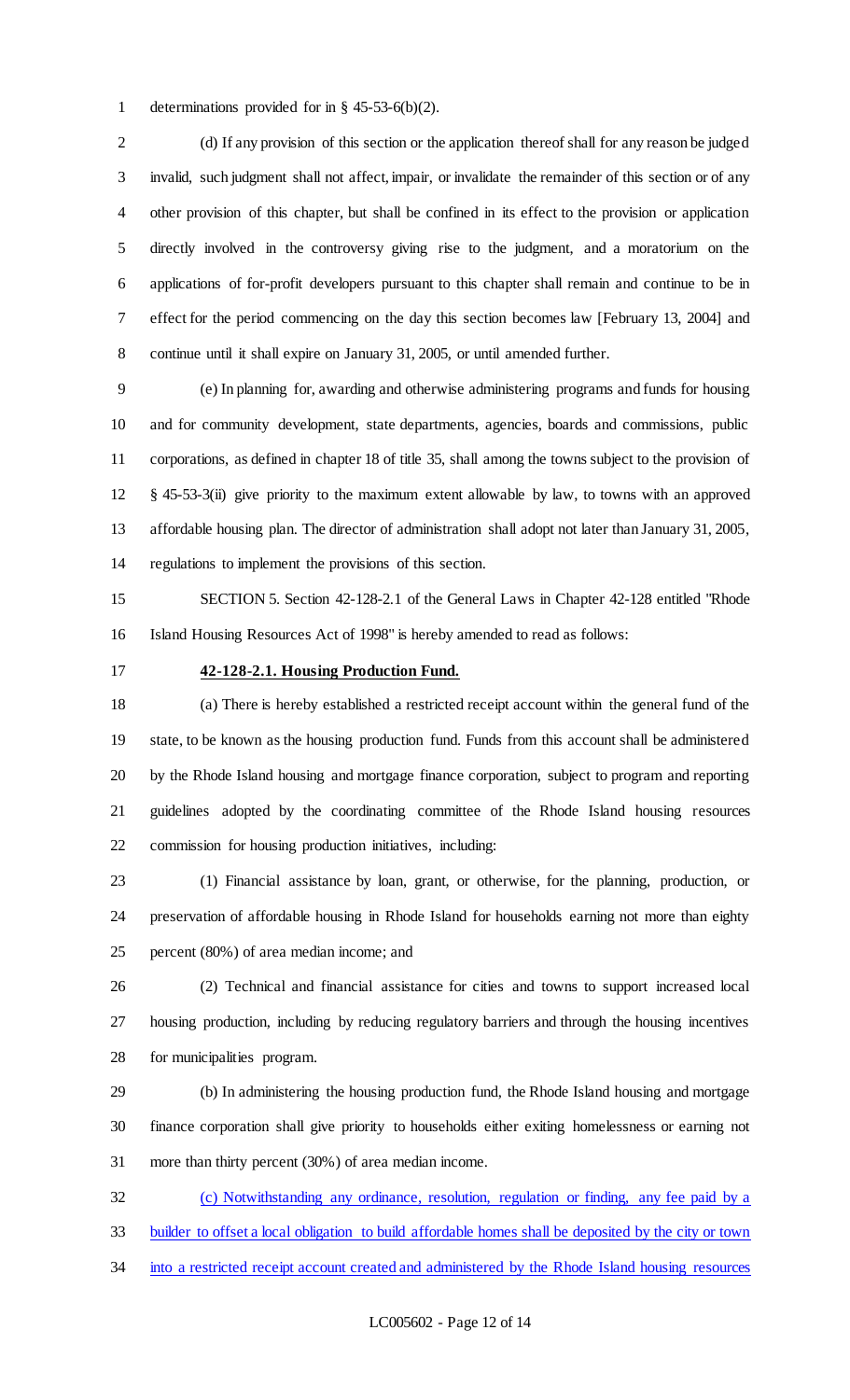- 1 commission to provide grants to first generation homebuyers whose household income at the time
- 2 of purchase does not exceed eighty percent (80%) of area median income. For the purposes of this
- 3 section, a "first generation homebuyer" shall have the same meaning as provided in § 45-53-4.
- 4 SECTION 6. This act shall take effect upon passage.

======== LC005602 ========